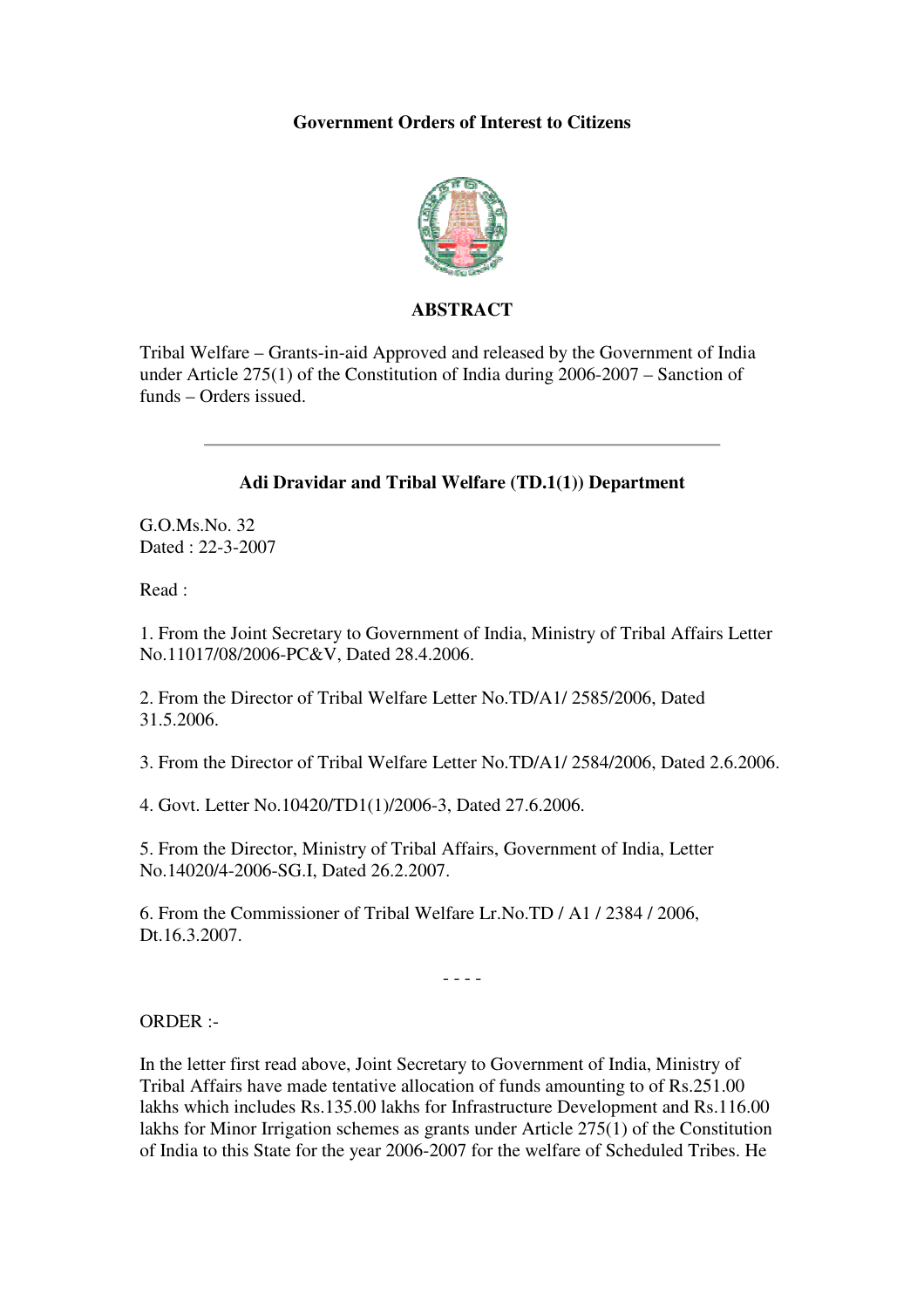has also requested the State Government to utilize the funds already released, and to submit the proposals under the above schemes for the current year 2006-2007.

2. In the letter second read above, the Director of Tribal Welfare has recommended the proposals for a sum of Rs.116.00 lakhs for the Minor Irrigation scheme under the Grants under Article 275(1) of the Constitution of India for the year 2006-2007 and the same was forwarded to Government of India for approval.

3. In the letter third read above, the Director of Tribal Welfare has recommended the proposals for the implementation of the Infrastructure facilities such as provision of drinking water facilities, provision of street lights, construction of thrashing floors and bridges and construction of houses etc. for a total amount of Rs.135.00 lakhs for the year 2006-2007 for approval and the same were recommended and forwarded to Government of India.

4. In the letter fifth read above, the Government of India has released a sum of Rs.1,44,60,000/- as first instalment of non recurring grants to this Government under Ist Proviso to Article 275(1) of the Constitution of India for implementation of Infrastructure and Minor Irrigation schemes for the welfare of Tribals for the year 2006-2007. The above amount has been credited into Government account on 28.2.2007.

5. In the letter sixth read above, the Commissioner of Tribal Welfare has requested the Government to release a sum of Rs.1,44,59,500/- for the implementation of infrastructure facilities and Minor Irrigation schemes to the Tribals for the year 2006- 2007.

6. The Government after careful examination sanction the Grant-in-aid of Rs.1,44,59,500/- (Rupees One Crore Forty four lakhs Fifty Nine thousand and five hundred only) released by the Government of India during 2006-2007 under Article 275(1) of the Constitution of India for the schemes mentioned below.

### **ANNEXURE.I - SCHEMES TO BE IMPLEMENTED BY COMMISSIONER OF TRIBAL WELFARE**

# **I. Minor Irrigation scheme**

| S1. | Description of works              | Physical Financial |
|-----|-----------------------------------|--------------------|
| No. |                                   |                    |
|     | (Irrigation facilities)           | (Rs.in             |
|     |                                   | lakhs)             |
|     | Construction of check dams for    | 5.00               |
|     | Rainwater harvesting in Irular    |                    |
|     | cultivation areas in Vanapuram    |                    |
|     | (Thandarampattu Block),           |                    |
|     | Tiruvannamalai District.          |                    |
|     | Construction of check dams for  1 |                    |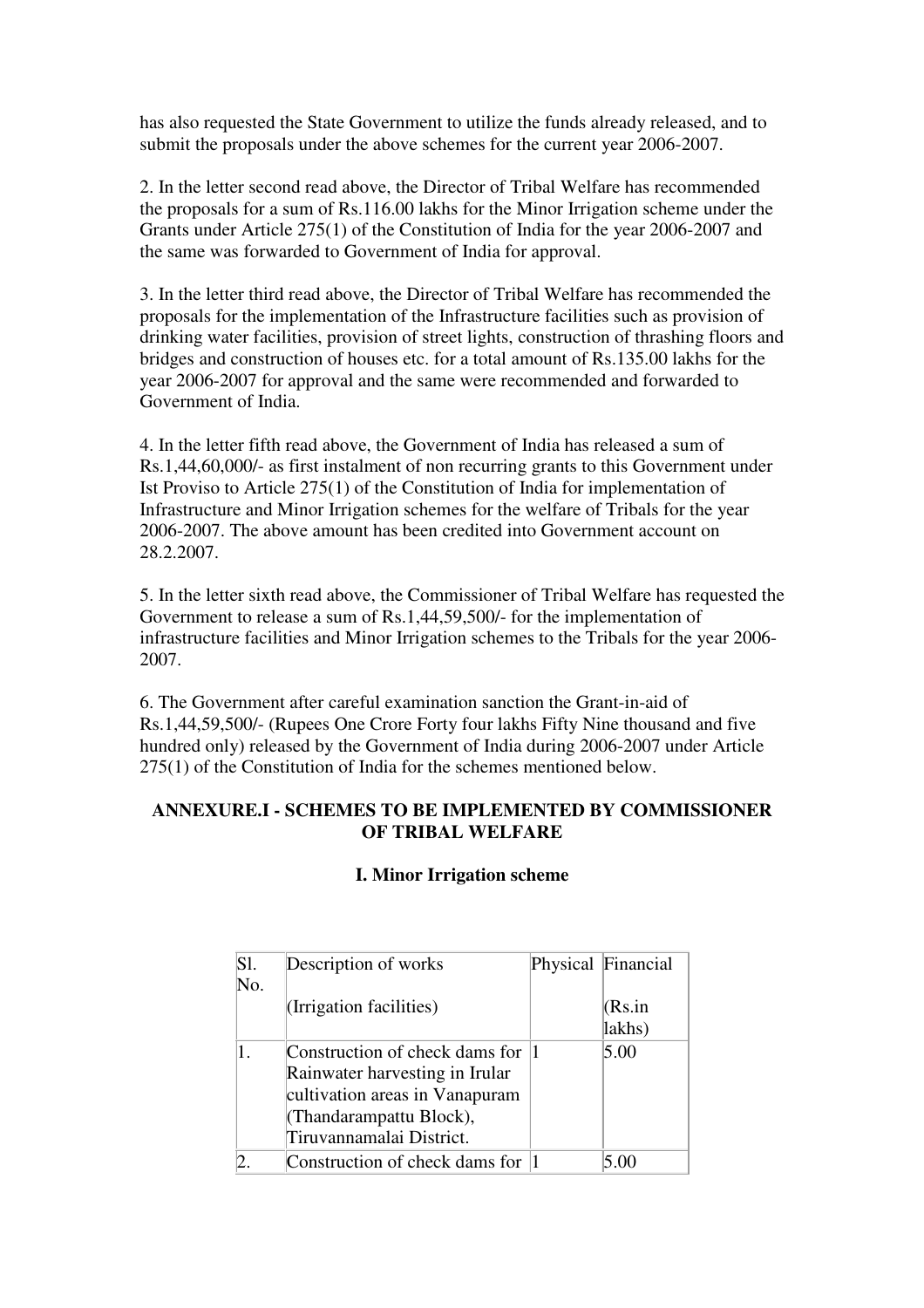| Rainwater harvesting in Irular |
|--------------------------------|
| cultivation areas in           |
| Thandarampattu                 |
| ((Thandarampattu Block),       |
| Tiruvannamalai District.       |

| 3. | Construction of check dams for Rainwater 1<br>harvesting in Irular cultivation areas in | 5.00  |
|----|-----------------------------------------------------------------------------------------|-------|
|    | Sathanoor ((Thandarampattu i Block),                                                    |       |
|    | Tiruvannamalai District.                                                                |       |
|    |                                                                                         |       |
| 4. | Construction of check dams for Rainwater 1                                              | 5.00  |
|    | harvesting in Irular cultivation areas in                                               |       |
|    | Agaram ((Thandarampattu Block),                                                         |       |
|    | Tiruvannamalai District.                                                                |       |
| 5. | Construction of check dams for Rainwater 1                                              | 5.00  |
|    | harvesting in Irular cultivation areas in                                               |       |
|    | Mothakkal ((Thandarampattu Block),                                                      |       |
|    | Tiruvannamalai District.                                                                |       |
| 6. | Construction of check dams for Rainwater 1                                              | 15.00 |
|    |                                                                                         |       |
|    | harvesting in Irular cultivation areas in                                               |       |
|    | Perungattu (Jawadhu Block),                                                             |       |
|    | Tiruvannamalai District.                                                                |       |
| 7. | Construction of check dams for Rainwater 1                                              | 10.00 |
|    | harvesting in Irular cultivation areas in                                               |       |
|    | Jamunamarathur to Amirthi road side                                                     |       |
|    | (Jawadhu Block), Tiruvannamalai District.                                               |       |
|    | TOTAL                                                                                   | 50.00 |
|    |                                                                                         |       |

# **II. Construction of houses in ITDP Areas (Rs.36,500/- per house)**

| S1.              | District | Details of the Scheme                     | Physical Amount |        |
|------------------|----------|-------------------------------------------|-----------------|--------|
| No.              |          |                                           |                 | (Rs.in |
|                  |          |                                           |                 | lakhs) |
|                  | malai    | Tiruvanna – Construction of houses $ 51 $ |                 | 18.615 |
| $\overline{2}$ . | Namakkal | Construction of houses 51                 |                 | 18.615 |
| 3.               |          | Dharmapuri Construction of houses 59      |                 | 21.535 |
| 4.               | Trichy   | Construction of houses  10                |                 | 3.65   |
|                  |          | TOTAL                                     | 171             | 62,415 |

## **ABSTRACT**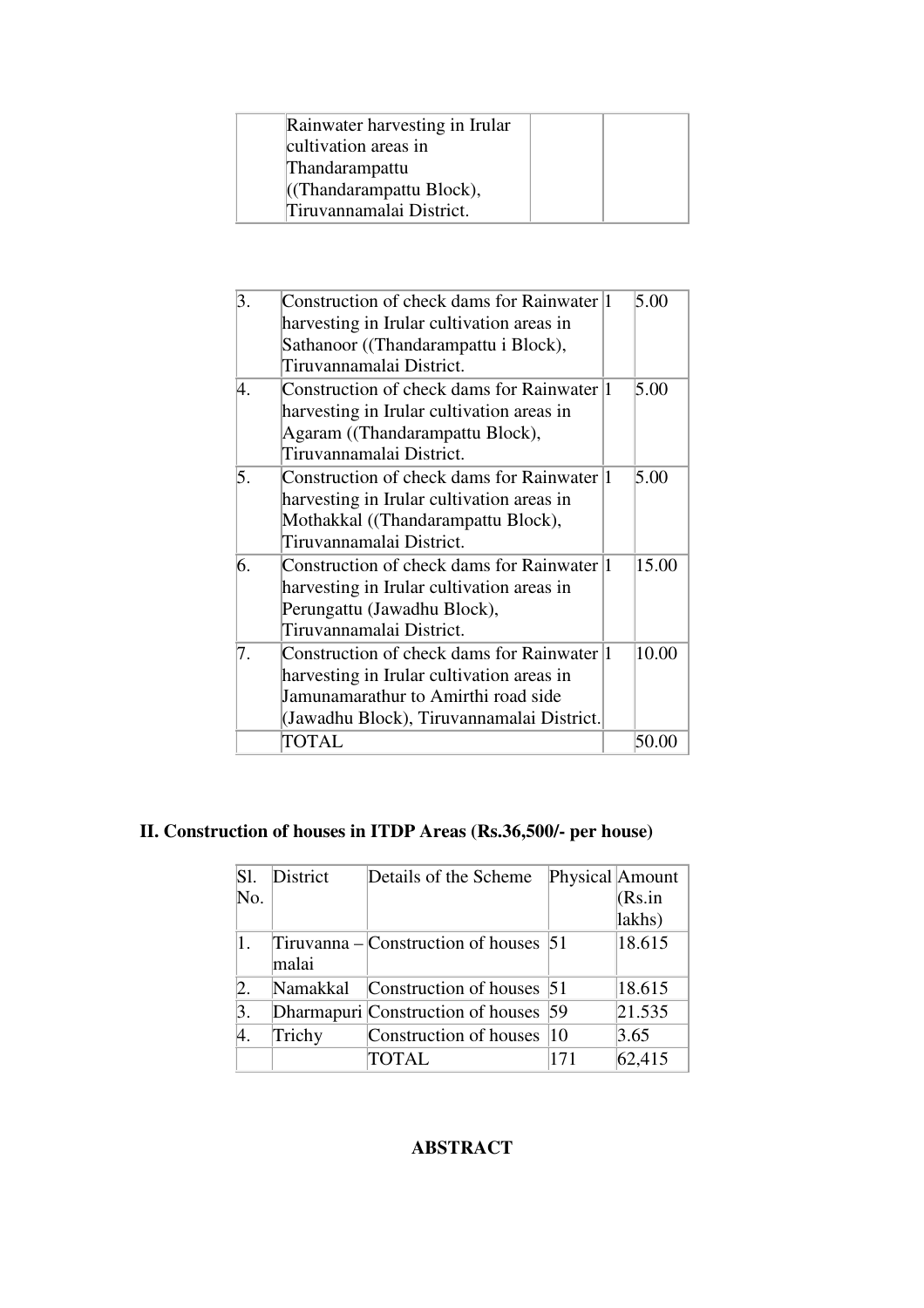| Sl.No. Details of the scheme Physical |     | Amount (Rs.in |
|---------------------------------------|-----|---------------|
|                                       |     | lakhs)        |
| Minor Irrigation<br>Schemes           |     | 50.000        |
| Housing Schemes                       | 171 | 62.415        |
| <b>TOTAL</b>                          | 178 | 112.415       |

## **ANNEXURE.II - SCHEMES TO BE IMPLEMENTED BY MANAGING DIRECTOR, TAHDCO.**

# **1. Villupuram District**

| Sl. | Name of the<br>Hamlet                | Name of the        | Details of<br>works                |                         | PhysiFinancial |
|-----|--------------------------------------|--------------------|------------------------------------|-------------------------|----------------|
| No. |                                      | Panchayat<br>Union |                                    | cal                     | (Rs. in        |
|     |                                      |                    |                                    |                         | lakhs)         |
| 1.  | Aalur Irular<br>habitation           | Tirukovil          | Borewell<br>Handpump               | $\mathbf{1}$            | 35000          |
| 2.  | Kanamaruthur                         | Tirunavalur        | <b>Borewell</b><br>Handpump        | $\vert$ 1               | 35000          |
| 3.  | Karuvachi<br>Atthiyur Tirukkai       | Kaanai             | <b>Borewell</b><br><b>Handpump</b> | $\overline{2}$          | 70000          |
| 4.  | Therkunam                            | Ulunthur pettai    | Borewell<br>Handpump               | $\overline{1}$          | 35000          |
| 5.  | Anichampalayam Koliyanur<br>Aalangur |                    | <b>Borewell</b><br>Handpump        | $ 2\rangle$             | 70000          |
| 6.  | Thuravi<br>Aasur                     | Vikkiravandi       | Borewell<br>Handpump               | $ 2\rangle$             | 70000          |
| 7.  | T.Parangini<br>Kiliyanur             | Vanur              | Borewell<br><b>Handpump</b>        | $\overline{2}$          | 70000          |
| 8.  | Mollur<br>Jakkanpettai               | Marakkanam         | Borewell<br>Handpump               | $ 2\rangle$             | 70000          |
| 9.  | Sirunampoondi<br>Kanakkankuppam      | Sengi              | Borewell<br>Handpump               | $ 2\rangle$             | 70000          |
| 10. | Kolliangunam                         | Milam              | Borewell<br>Handpump               | $\overline{\mathbf{3}}$ | 105000         |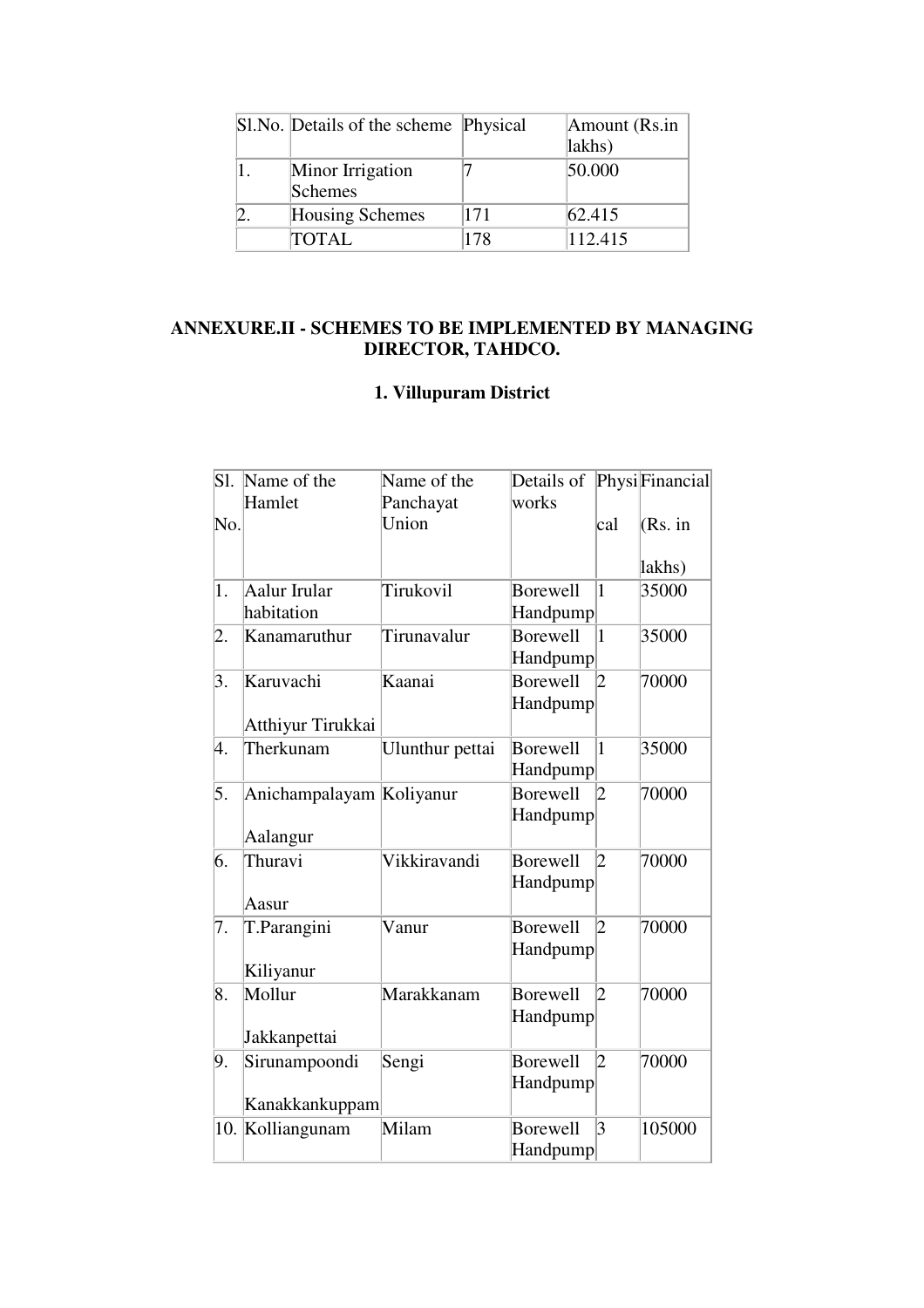|     | Aakkur                      |                       |                             |    |         |
|-----|-----------------------------|-----------------------|-----------------------------|----|---------|
|     | Thedimoxhiyanur             |                       |                             |    |         |
| 11. | Keeramannur<br>pallippakkam | Oolangur              | <b>Borewell</b><br>Handpump | 2  | 70000   |
|     | 12. Sellappattu             | Kallakkurichi         | <b>Borewell</b><br>Handpump | 1  | 35000   |
|     | 13. Satthampadi             | Melamalayanur         | <b>Borewell</b><br>Handpump | 1  | 35000   |
|     | 14. Ellampatti              | Sankarapuram          | <b>Borewell</b><br>Handpump | 1  | 35000   |
|     | 15. Vazgappadi              | Kalvarayanmalai Small | <b>Bridge</b>               | 1  | 300000  |
|     | Vazgappadi                  | Kalvarayanmalai Small | Bridge                      | 1  | 300000  |
|     | Vazgappadi                  | KalvarayanmalaiSmall  | Bridge                      | 1  | 300000  |
|     | 16. Panappadi               | Vengodu               | Road                        | 1  | 100000  |
|     | <b>TOTAL</b>                |                       |                             | 27 | 1805000 |

## **TRICHY DISTRICT**

|            | Sl. Name of        |                      |                            |        |
|------------|--------------------|----------------------|----------------------------|--------|
|            | the                |                      |                            |        |
|            | No Panchayat Place |                      | Details of Physical Amount |        |
|            | Union              |                      | the                        |        |
|            |                    |                      | Scheme                     |        |
| $\vert 1.$ |                    | Thuraiyur Vannangadu | Drinking                   | 110000 |
|            | Pachamalai         |                      | water                      |        |
|            |                    |                      | facilities                 |        |
|            |                    |                      | $**$                       |        |

| 2. |           | Erumaipatty Drinking <sup>1</sup> | water<br>facilities<br>$**$               |       | 60000  |
|----|-----------|-----------------------------------|-------------------------------------------|-------|--------|
| 3. |           | Top<br>Sengattupattiwater         | Drinking <sup>1</sup><br>facilities<br>** |       | 140000 |
| 4. | Moolakadu | Thrashing<br>floor                | 1                                         | 75000 |        |
| 5. | Yercaud   | Thrashing                         |                                           | 75000 |        |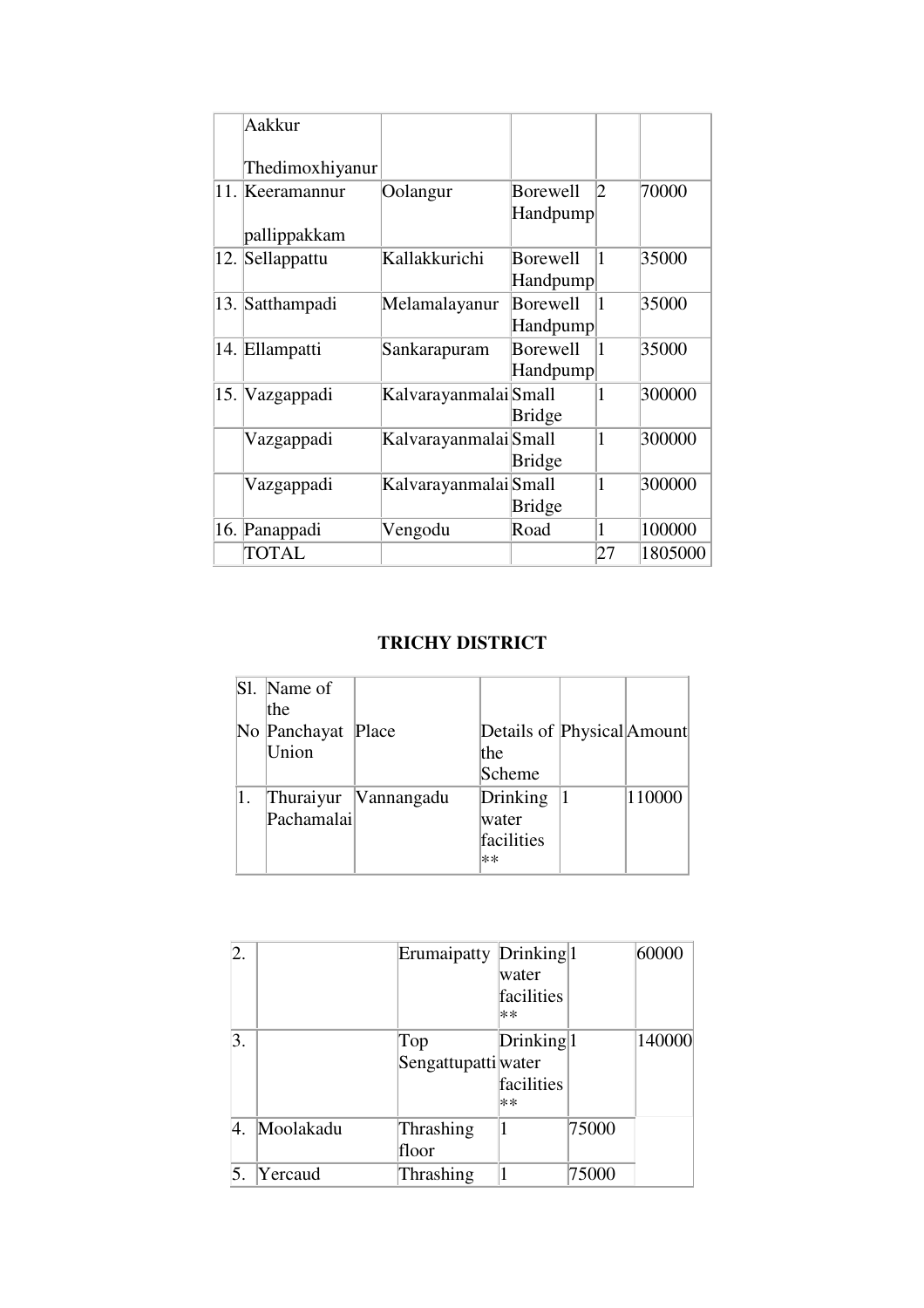|    |                                   | floor                             |                |          |
|----|-----------------------------------|-----------------------------------|----------------|----------|
| 6. | Periyapazhamalai                  | Thrashing<br>floor                | 1              | 75000    |
| 7. | Erumapatti                        | Thrashing<br>floor                | 1              | 75000    |
| 8. | Ponthai                           | Thrashing<br>floor                | 1              | 75000    |
| 9. | Yercaud                           | Streetlights                      | $\overline{3}$ | 4500     |
|    | 10. Poonatchi                     | Streetlights                      | 5              | 7500     |
|    | 11. Thaalur                       | Streetlights                      | 5              | 7500     |
|    | 12. Ponthai                       | Streetlights                      | 3              | 4500     |
|    | 13. Maruthai                      | Streetlights                      | 5              | 7500     |
|    | 14. Erumaipatti                   | Streetlights                      | 5              | 7500     |
|    | 15. Chinnapazhamalai Streetlights |                                   | $\overline{3}$ | 4500     |
|    | 16. Periyapazhamalai              | Streetlights                      | $\overline{3}$ | 4500     |
|    | 17. Poonatchi                     | Deepening<br>of Borewell          | 1              | 50000    |
|    | 18. Poonatchi                     | Provision of<br>pipeline 200<br>М | 1              | 50000    |
|    | 19. Poonatchi                     | Shelter                           | 1              | 60000    |
|    | TOTAL                             |                                   | 43             | 8,93,000 |

\*\* (Addl.Requirement to complete the works sanctioned in the year 2003-2004.)

# **ERODE DISTRICT**

|     | Sl. Name       |           | Name of Name of the                      | Details of   |   | Physical Financial |
|-----|----------------|-----------|------------------------------------------|--------------|---|--------------------|
|     | of the $ $ the |           | Panchayat Union works                    |              |   |                    |
| No. |                | Panchayat |                                          |              |   | (Rs. in            |
|     | Hamlet         |           |                                          |              |   | lakhs)             |
| 1.  | Jorai          | Gindri    | Sathyamangalam Streetlights <sup>2</sup> |              |   | 20,000             |
|     | Thotti         |           |                                          |              |   |                    |
|     | and            |           |                                          |              |   |                    |
|     | Kovilur        |           |                                          |              |   |                    |
|     | KovilurGindri  |           | Sathyamangalam OHT                       |              |   | 5,00,000           |
|     |                |           |                                          | <b>TOTAL</b> | 3 | 5,20,000           |

# **ABSTRACT**

| Sl.No. | Details of the Scheme | Physical | Amount<br>(Rs. in<br>lakhs) |
|--------|-----------------------|----------|-----------------------------|
|        | Villupuram            | 27       | 18.05                       |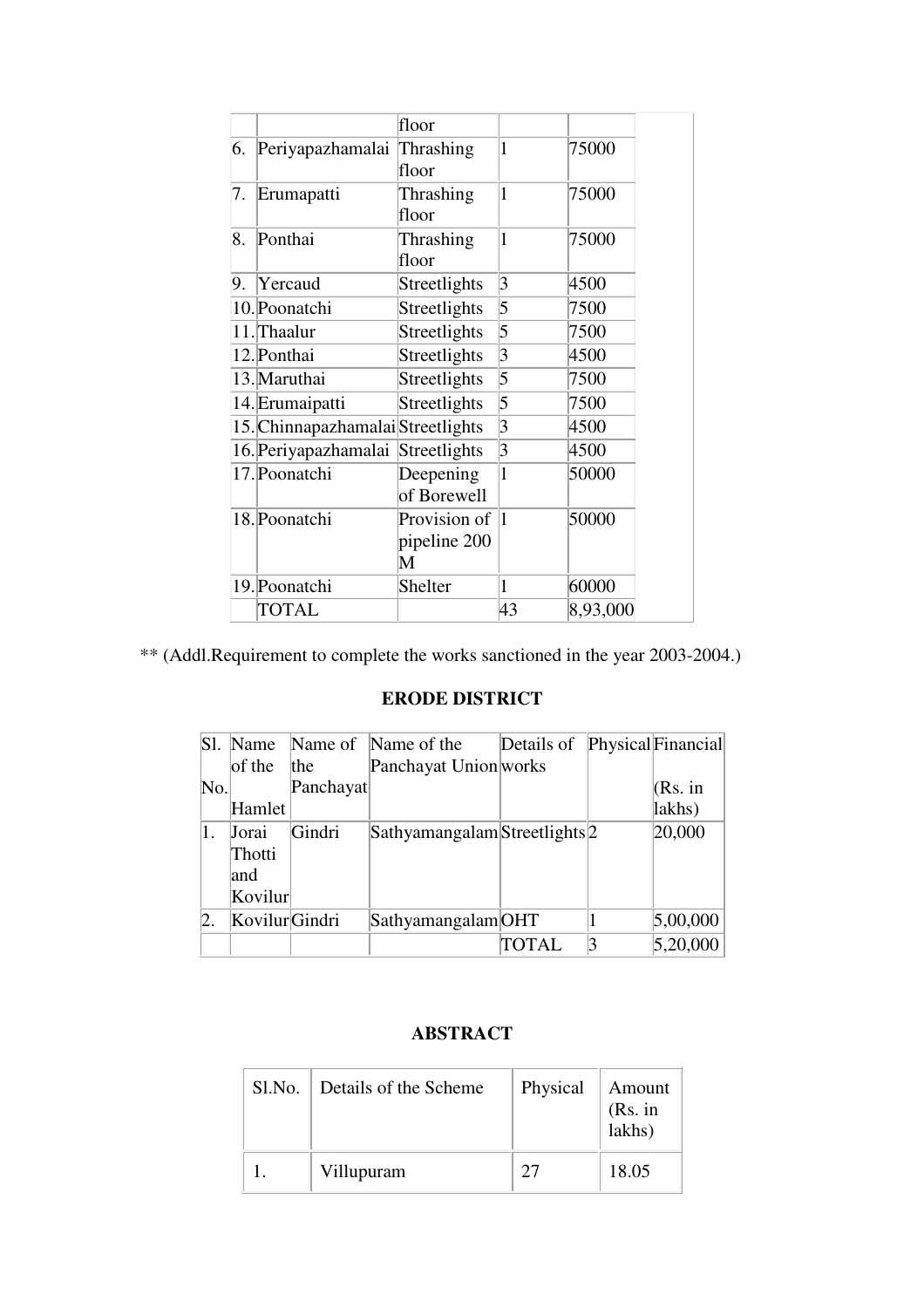| Trichy       |    | 8.93  |
|--------------|----|-------|
| Erode        |    | 5.20  |
| <b>TOTAL</b> | 73 | 32.18 |

#### **Annexure I - 112.415**

#### **Annexure.II - 32.180**

#### **Grand Total - 144.595**

7. The expenditure sanctioned in para 5 above shall be debited to the following Head of Account :-

"2225 Welfare of SC, ST and other Backward Classes-02 Welfare of Scheduled Caste – 796 Tribal area Sub Plan Schemes in the 10th Five Year Plan – III. Centrally Sponsored Schemes – SA. Development of Primitive Tribes (Funds released by the Government of India under Article 275(1) of the Constitution of India – 09 – Grantsin-aid – 03 – Grants for specific Schemes. (DPC 2225 02 796 SA 0939).

8. The Commissioner of Tribal Welfare is authorised to draw and disburse the amount of Rs.112.415 lakhs out of the sanctioned amount in para 6 above to the Collectors of, Thiruvannamalai, Namakkal, Dharmapuri, and Trichy Districts in respect of the schemes implemented by the Commissioner of Tribal Welfare and a sum of Rs.32.180 lakhs to the Managing Director, TAHDCO in respect of the schemes to be implemented by TAHDCO.

9. The Collectors of Thiruvannamalai, Namakkal, Dharmapuri and Trichy Districts are requested to send the progress of the Schemes along with expenditure incurred and Utilisation Certificate for the amount sanctioned in para 6 above on or before September 2007 to the Commnissioner of Tribal Welfare, who shall be the overall monitoring authority for the scheme. The works shall be executed and reviewed properly and a monthly progress report about the implementation of the scheme, should also be sent to the Government in Adi Dravidar and Tribal Welfare (MEC) Department periodically.

10. The Managing Director, TAHDCO is also requested to send the progress of the schemes implemented by him along with expenditure incurred and Utilization Certificate for the amount sanctioned to him.

11. This Orders issues with the concurrence of Finance Department vide its U.O.No.72/ADS(GL)/07, Dated 21.3.07.

(BY ORDER OF THE GOVERNOR)